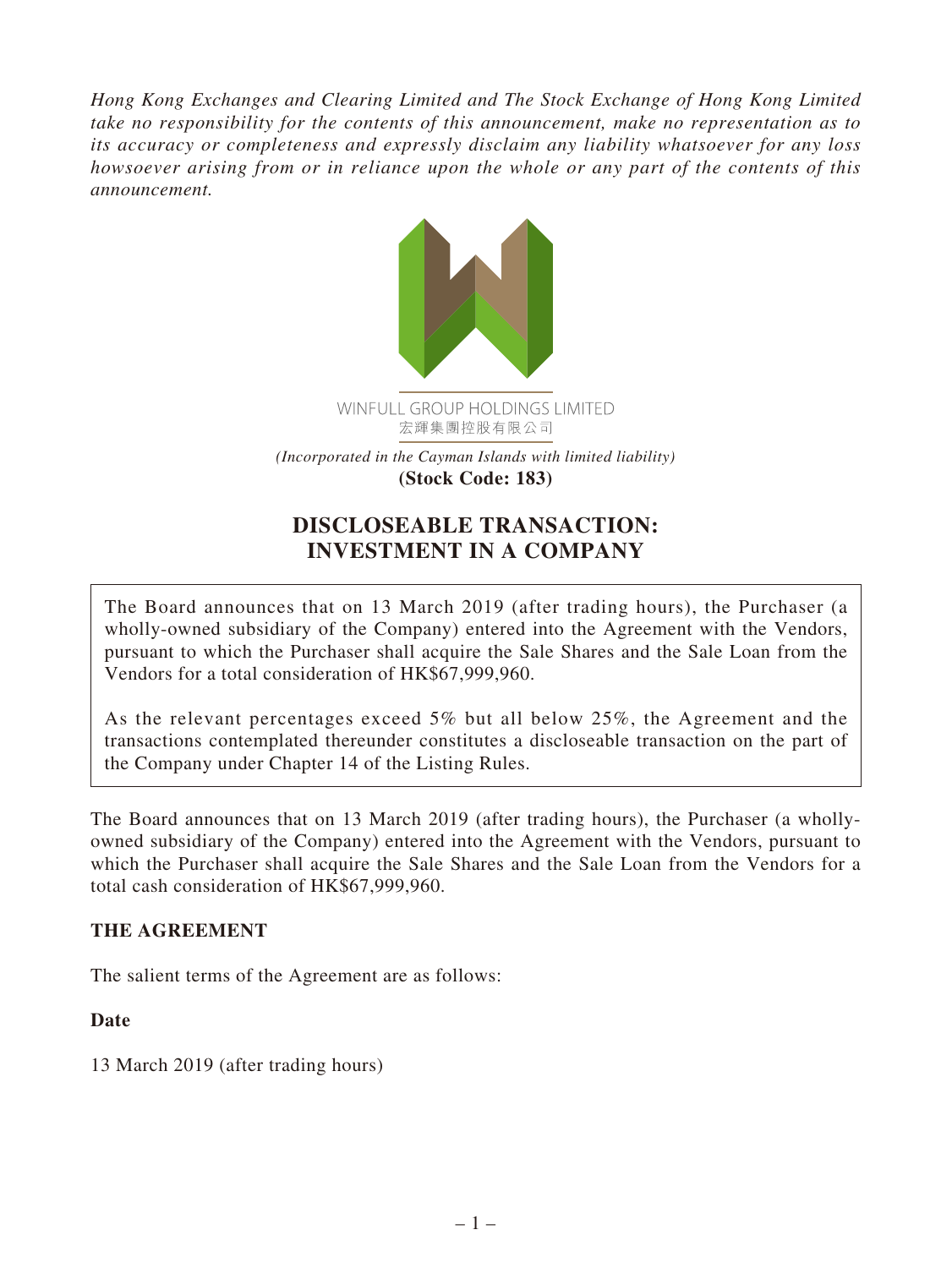### **Parties**

| The Vendors | $\overline{\phantom{0}}$ | The Vendor A |
|-------------|--------------------------|--------------|
|             |                          | The Vendor B |

#### **The Purchaser**

The Vendor A is an individual and a merchant. He holds 49% equity interests in an insignificant subsidiary (as defined under Rule 14A.09 of the Listing Rules) of the Group. A company, which is beneficially wholly owned by the Vendor A, was also a consultant to the Group for the period from 1 January 2018 to 31 December 2018. The Vendor B is the spouse of the Vendor A.

To the best of the Directors' knowledge, information and belief, having made all reasonable enquiries, save for the Vendor A's interests in the insignificant subsidiary of the Group, the Vendors are Independent Third Parties.

The Purchaser is a company incorporated in the British Virgin Islands with limited liability and is principally engaged in investment holdings. The Purchaser is a wholly owned subsidiary of the Company.

#### **Asset to be acquired**

Pursuant to the Agreement, the Purchaser has agreed to purchase and the Vendors have agreed to sell the Sale Shares and the Sale Loan subject to the terms and conditions of the Agreement.

The Sale Shares represent 20% of the issued share capital of the Target Company. The Sale Loan represents 20% of all obligations, liabilities and debts owing or incurred by the Target Company to the Vendors and his/her associates on or at any time prior to and as at the Completion whether actual, contingent or deferred and irrespective of whether or not the same is due and payable on Completion.

The Target Company had on 21 January 2019 entered into a provisional agreement for sale and purchase (the "**PASP**") with an Independent Third Party, pursuant to which that Independent Third Party shall sell the entire issued share capital of Mensan together with all shareholder's debt to the Target Company in accordance with the terms thereof. Mensan is the registered and beneficial owner of the Property.

The Property is a house located in Kowloon Tong with site area and gross floor area of approximately 10,900 sq. ft. and 4,900 sq. ft., respectively.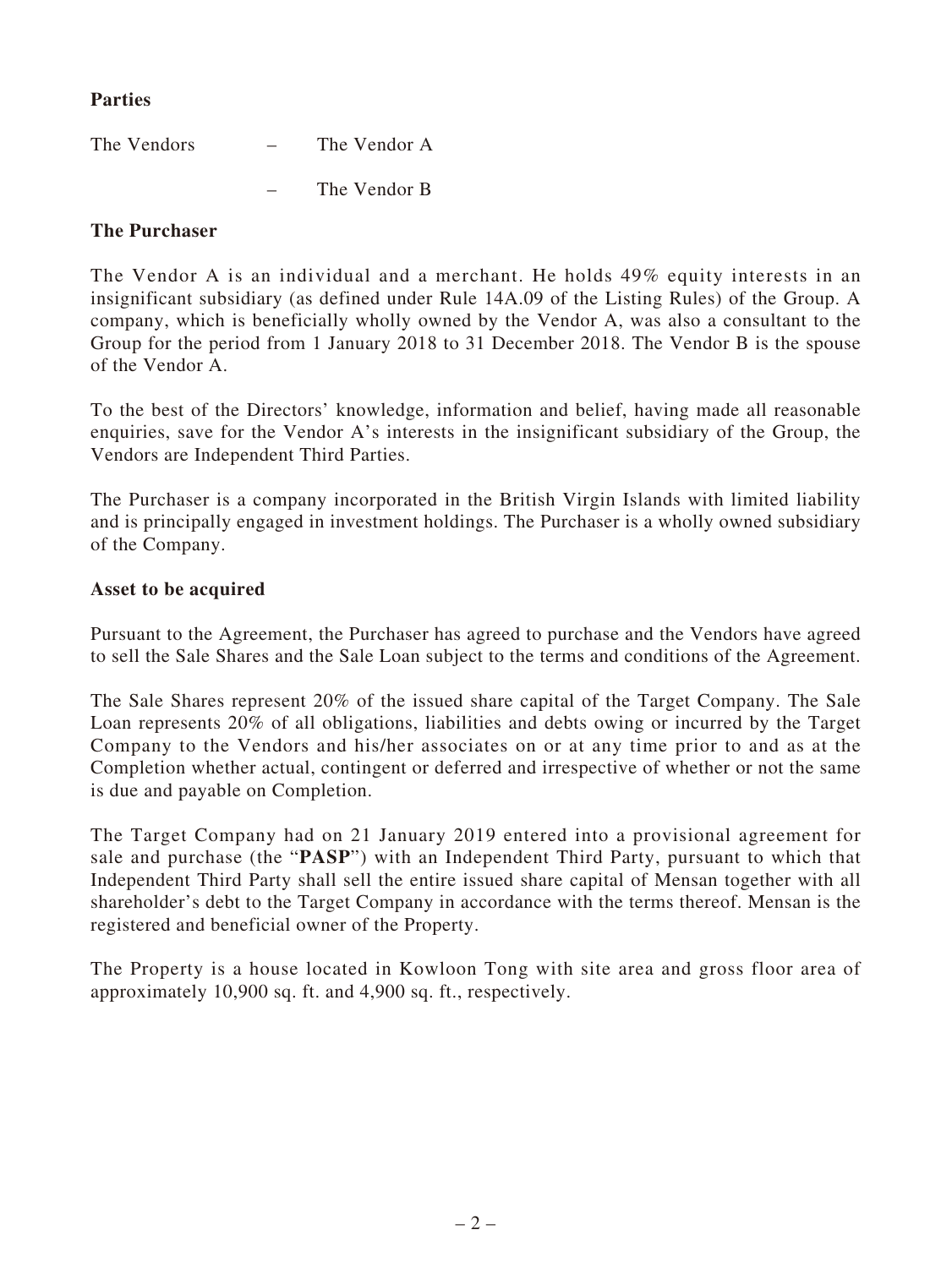### **Conditions**

Completion shall be conditional upon and subject to:

- (a) the Purchaser being satisfied with the results of the due diligence review to be conducted on the Target Group;
- (b) the warranties given by the Vendors under the Agreement remaining true, accurate and complete in all material respects;
- (c) all necessary consents and approvals required to be obtained on the part of the Target Company, the Purchaser and the Vendors in respect of the Agreement and the transactions contemplated thereby having been obtained; and
- (d) completion of the PASP (or the corresponding formal agreement, if any) in accordance with the terms thereof.

If the conditions set out above have not been satisfied (or as the case may be, waived by the Purchaser) on or before 30 August 2019, or such later date as the Vendors and the Purchaser may agree, the Agreement shall cease and determine save for any antecedent breaches.

### **Completion**

Completion of the sale and purchase of the Sale Shares and the Sale Loan is expected to take place the same date as completion of the PASP (or the corresponding formal agreement) and on or before 30 August 2019, subject to the fulfillment of the conditions precedent.

Upon Completion, the Company will classify its interests in the Target Company as unlisted equity investment at fair value through other comprehensive income in non-current asset in its financial statements.

### **Consideration**

The consideration payable by the Purchaser to the Vendors for the Sale Shares and the Sale Loan shall be HK\$67,999,960, which shall be settled in the following manner:

- (a) as to HK\$6,799,996 shall be satisfied by the Purchaser within two Business Day of the Agreement by way of cheque(s) drawn in accordance with the instruction of the Vendors;
- (b) as to HK\$6,799,996 shall be satisfied by the Purchaser on or before 26 March 2019 by way of cheque(s) drawn in favour of the solicitors acting for the Vendors under the PASP at the direction of the Vendors;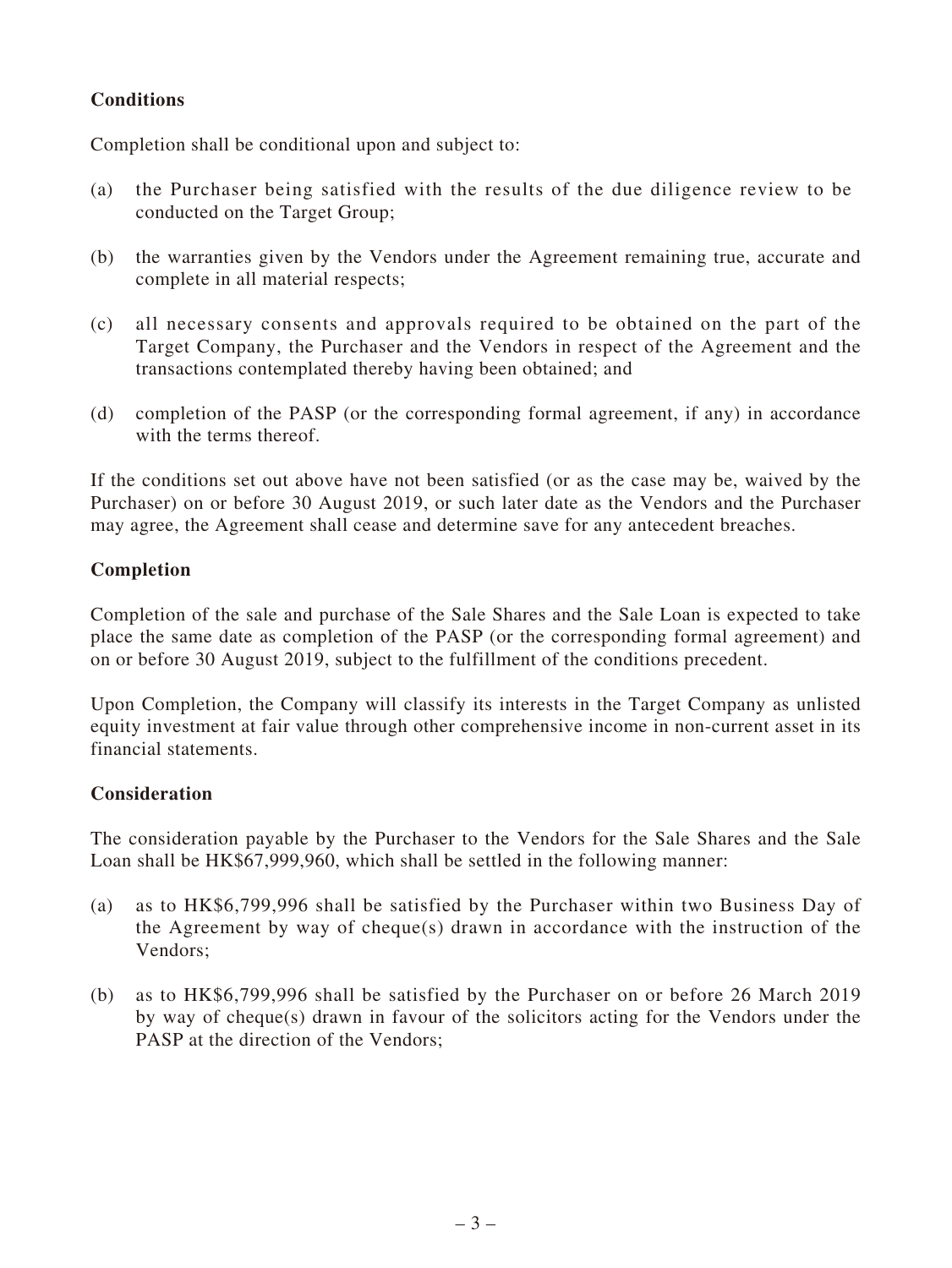- (c) as to HK\$6,799,996 shall be satisfied by the Purchaser on or before 25 June 2019 by way of cheque(s) drawn in favour of the solicitors acting for the Vendors under the PASP at the direction of the Vendors; and
- (d) as to the remaining balance of HK\$47,599,972 shall be satisfied by the Purchaser at least two days before completion of the PASP (or the corresponding formal agreement, if any) by way of cheques drawn in favour of the solicitors acting for the Vendors, which shall utilize the sum towards the settlement of purchase price under the PASP (or the corresponding formal agreement, if any).

All payments made and to be made by the Purchaser pursuant to the Agreement prior to Completion shall be regarded as deposit (the "**Deposit**"). In the event that Completion does not take place in accordance with the Agreement on or before 30 August 2019 (or such later date as the Purchaser may agree in writing), the Vendors shall refund the Deposit together with any other amount paid by the Purchaser to the Vendors under the Agreement in full without any deduction to the Purchaser.

The consideration was determined after arm's length negotiations with reference to, among others, the value of the Property in the PASP and the financial position of the Target Company.

The Directors consider that the consideration and the terms and conditions of the Agreement are fair and reasonable and are in the interests of the Company and the Shareholders as a whole.

### **REASONS FOR AND BENEFITS OF THE TRANSACTION**

The Group is principally engaged in property investment and trading, property development and investment and trading in securities.

While the Group is engaged in property investment and trading and property development business in Hong Kong, the entire investment sum for the Property would be substantial to the Group. In order to manage the risk exposure of the Group, the Group considers investment in the Target Company represents a better alternative instead of making direct investment in the Property alone. The investment in the Target Company will broaden the investment portfolio of the Group. With future appreciation in property value, it is expected that the investment in the Target Company will bring return to the Company and its Shareholders.

Taking into account the abovementioned factors, the Directors consider that the terms and conditions of the Agreement and the transactions contemplated thereunder are fair and reasonable and on normal commercial terms and are in the interests of the Company and Shareholders as a whole.

### **IMPLICATIONS UNDER THE LISTING RULES**

As the relevant percentages exceed 5% but all below 25%, the Agreement and the transactions contemplated thereunder constitutes a discloseable transaction on the part of the Company under Chapter 14 of the Listing Rules.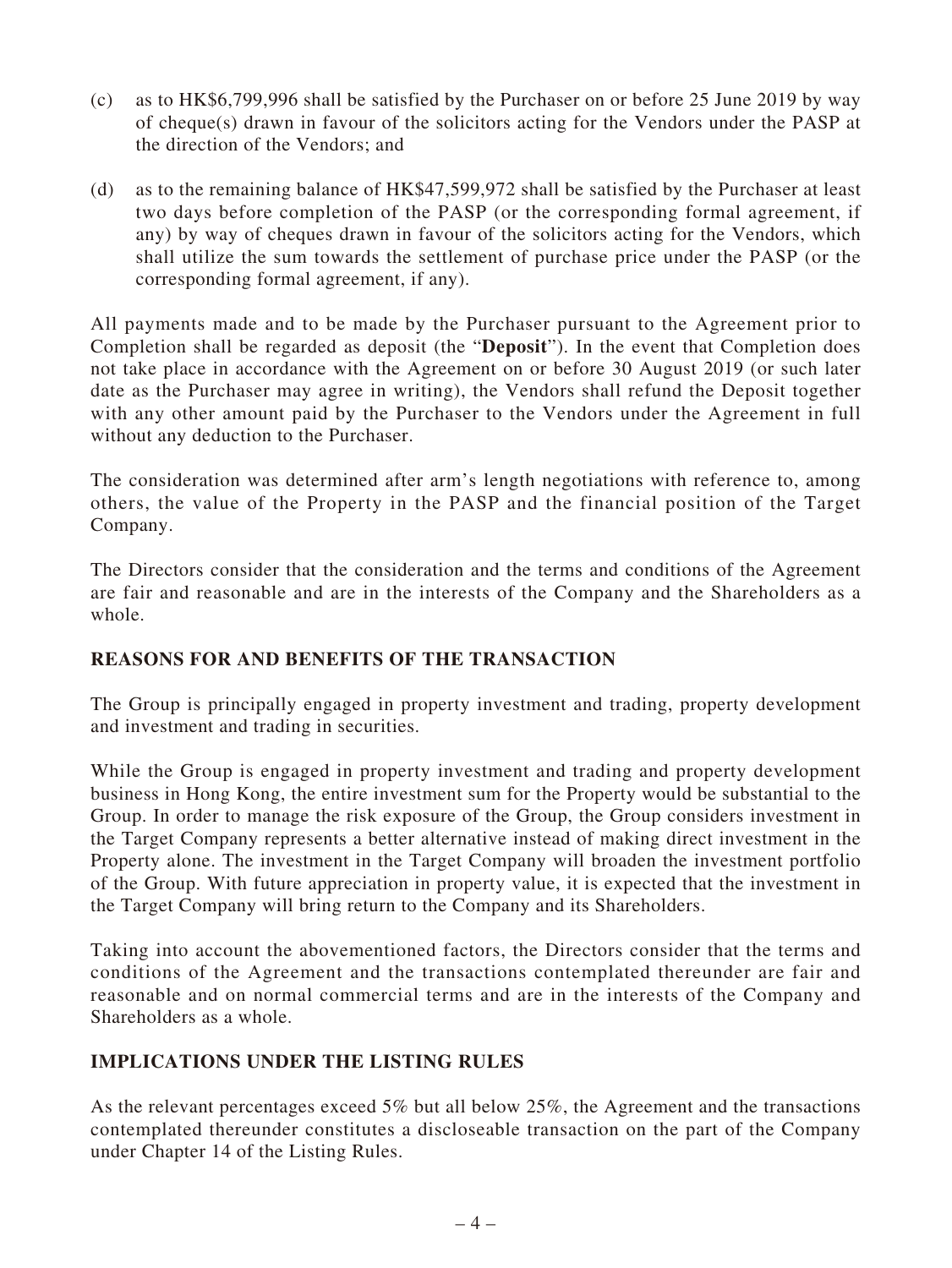## **DEFINITIONS**

In this announcement, unless the context requires otherwise, the following terms shall have the same following meanings as set out below:

| "Agreement"                           | the conditional sale and purchase agreement dated 13 March<br>2019 and entered among the Vendors and the Purchaser in<br>relation to the sale and purchase of the Sale Shares and the Sale<br>Loan |
|---------------------------------------|----------------------------------------------------------------------------------------------------------------------------------------------------------------------------------------------------|
| "Board"                               | the board of Directors                                                                                                                                                                             |
| "Company"                             | Winfull Group Holdings Limited, a company incorporated in<br>the Cayman Islands with limited liability and the issued Shares<br>of which are listed on Stock Exchange under stock code: 183        |
| "Completion"                          | completion of the sale and purchase of the Sale Shares and the<br>Sale Loan as contemplated under the Agreement                                                                                    |
| "Director(s)"                         | the director(s) of the Company                                                                                                                                                                     |
| "Group"                               | the Company and its subsidiaries                                                                                                                                                                   |
| "HK\$"                                | Hong Kong dollars, the lawful currency of the Hong Kong                                                                                                                                            |
| "Hong Kong"                           | the Hong Kong Special Administrative Region of the PRC                                                                                                                                             |
| "Independent Third<br>Party $(ies)$ " | party(ies) who, together with his/her ultimate beneficial<br>owner(s), is/are persons independent of the Company and its<br>connected persons (within the meaning of the Listing Rules)            |
| "Listing Rules"                       | the Rules Governing the Listing of Securities on the Stock<br>Exchange                                                                                                                             |
| "Mensan"                              | Mensan Limited, a company incorporated in Hong Kong with<br>limited liability and the registered and beneficial owner of the<br>Property                                                           |
| "PRC"                                 | the People's Republic of China, which for the purpose of<br>this announcement shall exclude Hong Kong, Macau Special<br>Administrative Region and Taiwan                                           |
| "Property"                            | the property located in No. 14 Essex Crescent, Kowloon Tong                                                                                                                                        |
| "Purchaser"                           | World Fair Global Limited, a company incorporated in the<br>British Virgin Islands with limited liability and a wholly owned<br>subsidiary of the Company                                          |